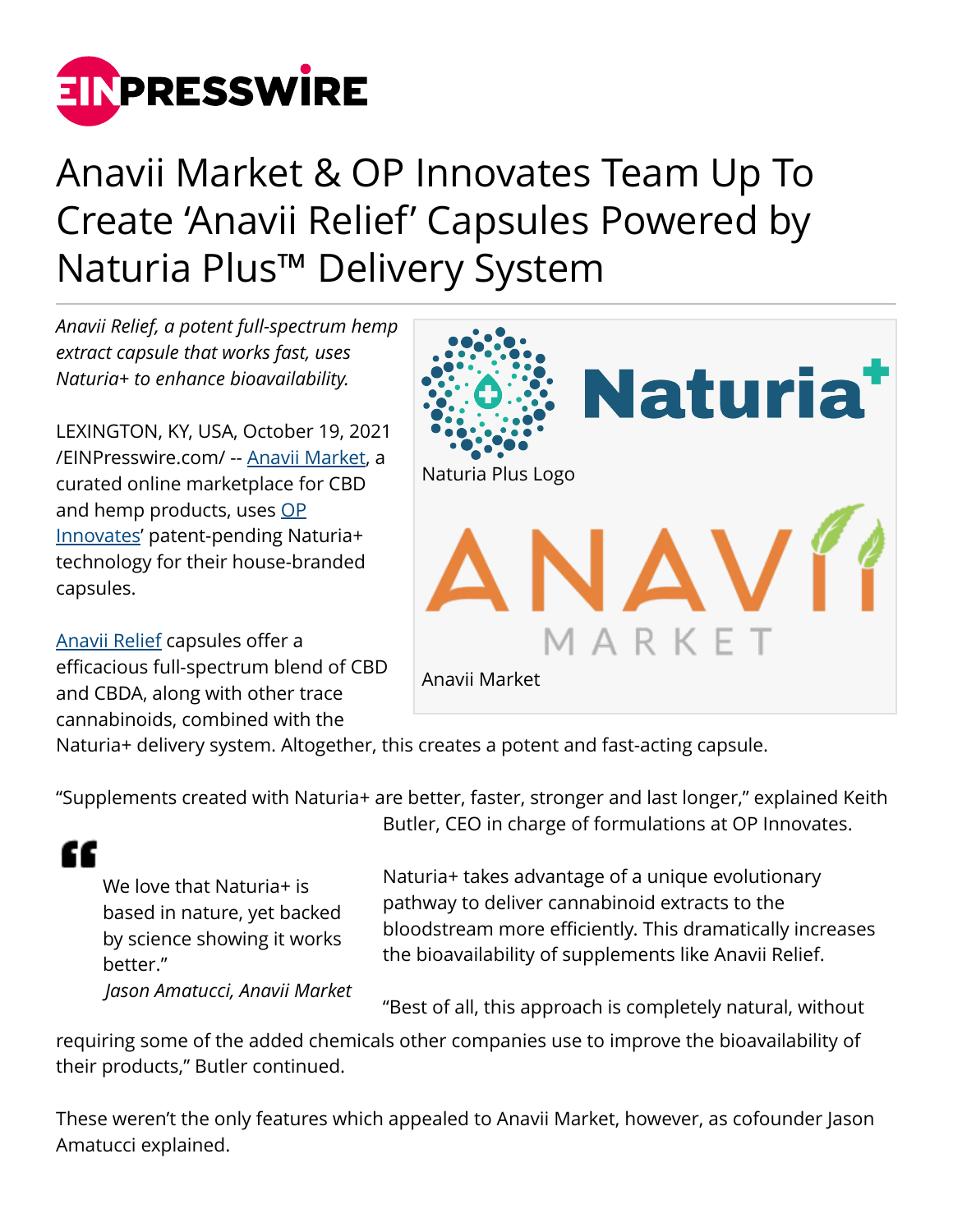"When the time came to launch our own brand of supplements, we wanted to create a product that was both pure and powerful, while also sustainably made," he said. "OP Innovates delivered a custom formula that fits our needs perfectly."

OP Innovates creates Anavii Relief in their state-of-the-art facility powered in part by renewable geothermal energy. This factory meets some of the strictest possible national safety standards. OP Innovates even works to source raw materials within 100 miles of their factory, further cutting carbon costs.

This summer, OP Innovates launched a scientific study that they hope will document the improved bioavailability



Anavii Relief capsules

of their system. The study compared the absorption rates of Naturia+ versus traditional CBD supplements that use MCT oil for delivery. The company expects to announce positive results soon.

"We love that Naturia+ is based in nature, yet backed by science showing it works better," Amatucci added. "That creates a supplement our customers can trust."

Each Anavii Relief capsule contains 20mg of combined CBD & CBDA. The supplement retails for \$49.95 per 30 capsules and \$89.95 for 60 capsules.

## About Anavii Market

Founded in 2018, Anavii Market is a unique marketplace offering the best in CBD and selected hemp products, too. Every cannabinoid supplement sold by Anavii Market is lab-tested and carefully evaluated to ensure it meets the highest standards, in addition to being personally tested by their staff. After building a name as a source of trustworthy third-party CBD, in 2020 they launched their own Anavii-branded products, including Anavii Relief capsules and Anavii Health hemp protein powder. Find them online at anaviimarket.com.

## About OP Innovates

Founded by a trio of cannabis, hemp and pharmaceutical industry veterans with over 100+ years of combined expertise, OP Innovates developed Naturia Plus™. This patent-pending delivery system organically improves bioavailability the way Mother Nature intended. More than simply a